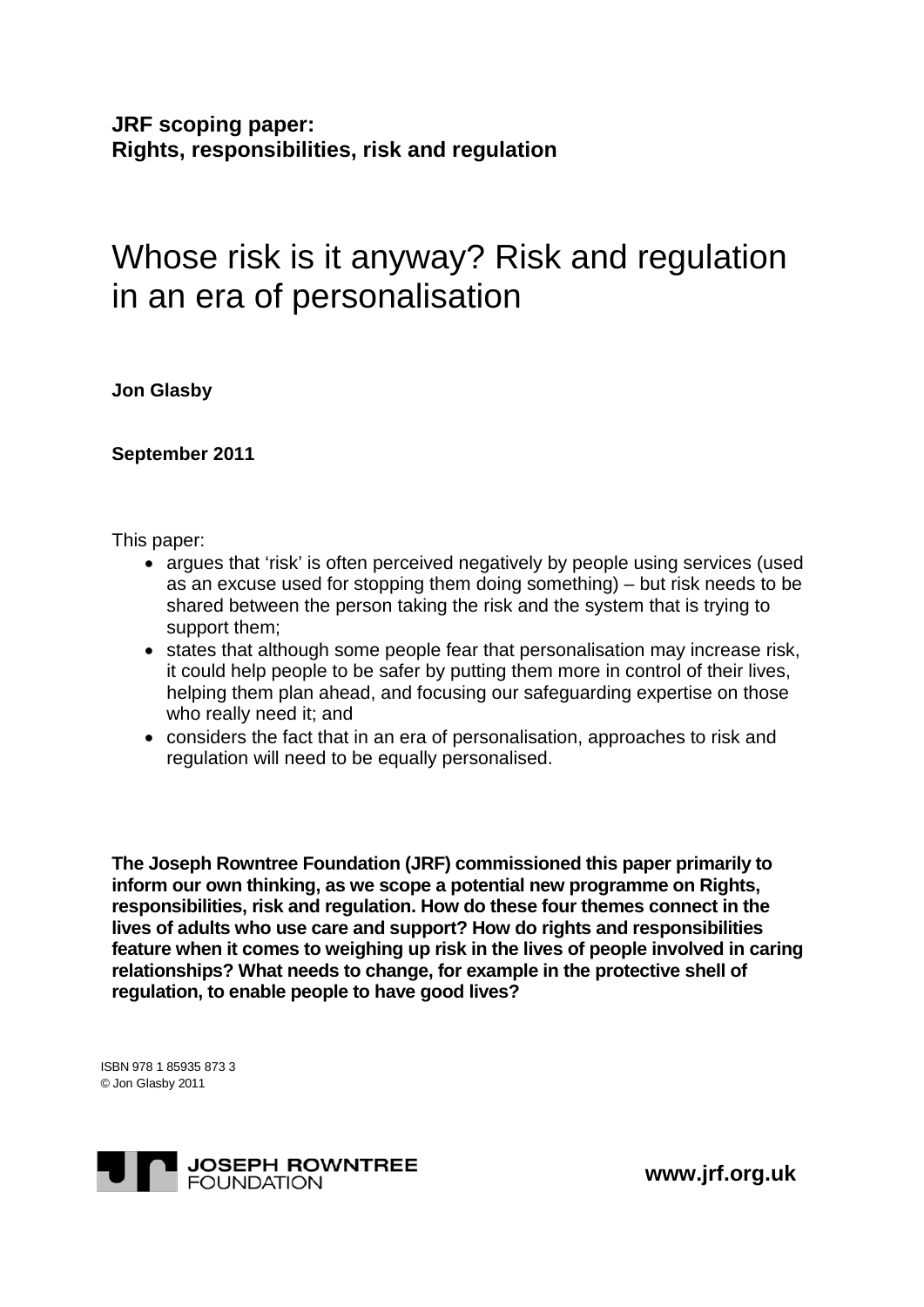The Joseph Rowntree Foundation (JRF) commissioned this paper primarily to inform our own thinking, as we scope a potential new programme on Rights, responsibilities, risk and regulation. How do these four themes connect in the lives of adults who use care and support? How do rights and responsibilities feature when it comes to weighing up risk in the lives of people involved in caring relationships? What needs to change, for example in the protective shell of regulation, to enable people to have good lives?

The JRF has supported this project to inform its own thinking and programme development. The facts presented and views expressed in this paper are, however, those of the authors and not necessarily those of JRF.

Joseph Rowntree Foundation The Homestead 40 Water End York YO30 6WP www.jrf.org.uk

This report, or any other JRF publication, can be downloaded free from the JRF website (www.jrf.org.uk/publications/).

© Jon Glasby 2011

First published 2011 by the Joseph Rowntree Foundation

All rights reserved. Reproduction of this report by photocopying or electronic means for non-commercial purposes is permitted. Otherwise, no part of this report may be reproduced, adapted, stored in a retrieval system or transmitted by any means, electronic, mechanical, photocopying, or otherwise without the prior written permission of the Joseph Rowntree Foundation.

ISBN 978 1 85935 873 3 (pdf)

Contact: Ilona Haslewood Ilona.haslewood@jrf.org.uk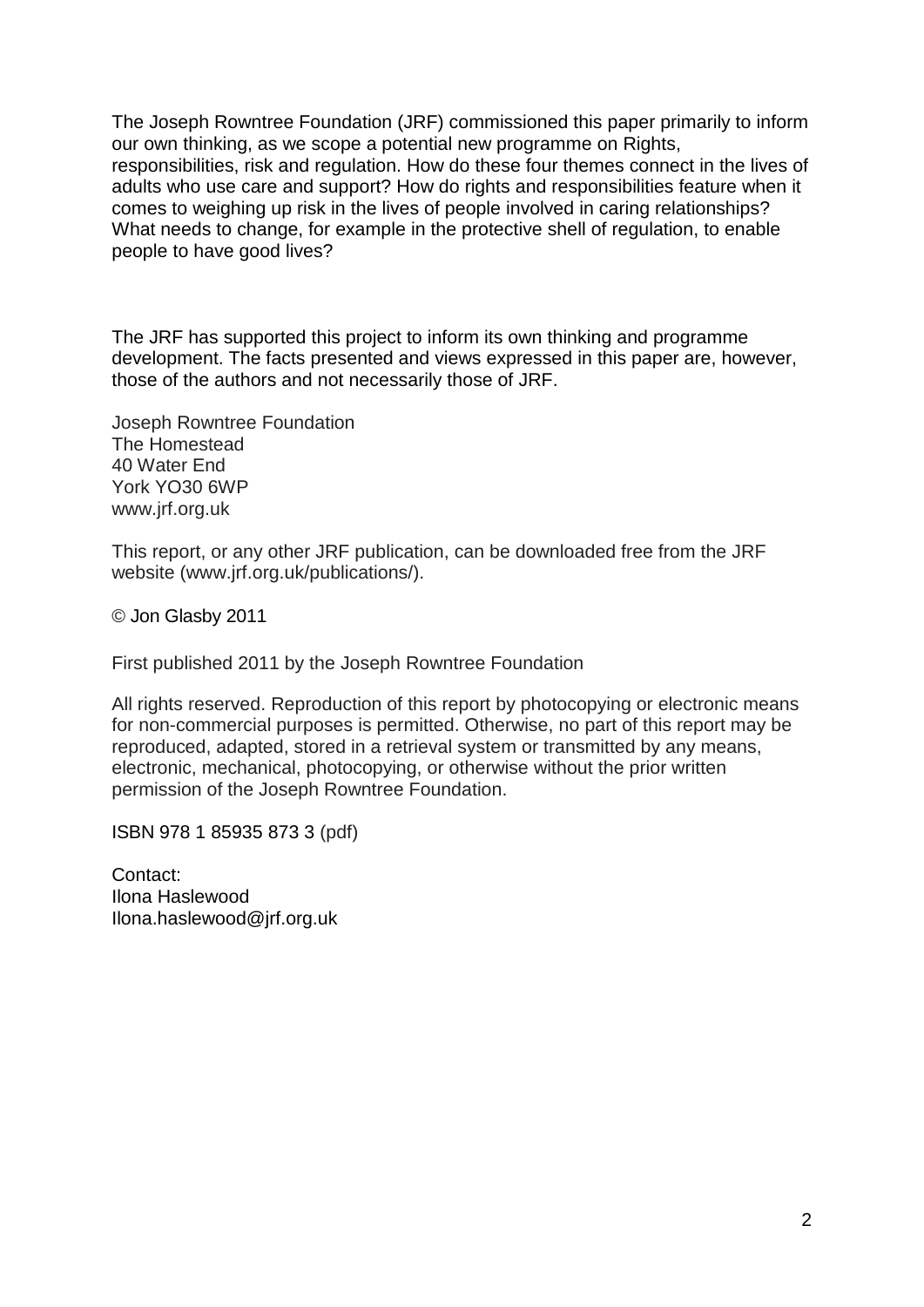# **Contents**

|                                                                      | Page           |
|----------------------------------------------------------------------|----------------|
| Key issues                                                           | $\overline{4}$ |
| <b>Background</b>                                                    | 5              |
| Rights, responsibilities, risk and regulation $-$ an<br>introduction | 6              |
| <b>Polarised views</b>                                               | 7              |
| Balancing risk and safety – attitudes to human nature                | 9              |
| Six key principles                                                   | 10             |
| Implications for policy, practice and regulation                     | 14             |
| Implications for the Joseph Rowntree Foundation                      | 16             |
| A guide to further reading                                           | 16             |
| <b>References</b>                                                    | 18             |
| About the author                                                     | 19             |
| Acknowledgements                                                     | 20             |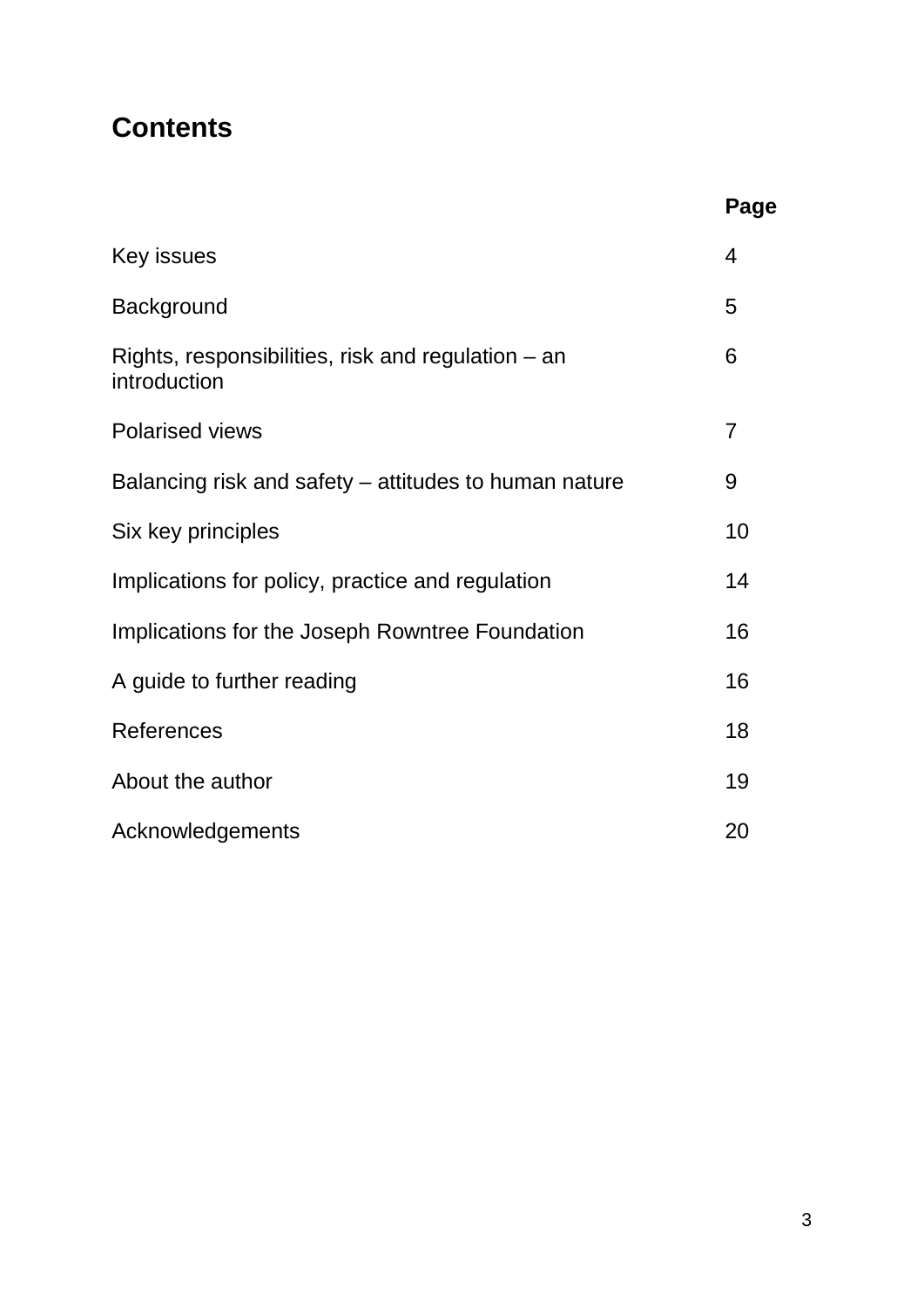# **Key issues**

The advent of personalisation raises a series of issues about risk and regulation – with increasingly polarised views. While some believe that direct payments and personal budgets could put people more at risk of abuse and exploitation, others feels that they may reduce risk by giving people greater control over their lives. Against this background, this paper argues that:

- Risk is important but people using services often perceive this in a disempowering way as something that is imposed on them by the system.
- We make people safe not by segregating them, but by building their confidence and by more fully connecting them to their communities.
- We reduce risks if we identify them in advance and plan what to do in an emergency – and the support planning involved in personal budgets can help to improve this.
- We might protect people better if we could focus our safeguards on those people who really need it – rather than spreading our resources too thin by trying to put everyone through the same system (which can be unnecessary for some and not enough for others).
- Personalisation and safeguarding are (or at least should be) two sides of the same coin – although they are too often seen as separate processes locally.
- Adequate support is crucial and this must be fully tailored to the individual.

Overall, key messages for policy and practice are that:

- Risk should be shared between the person who takes the risk and the system that is trying to support them.
- Personal budgets and direct payments are not a panacea, and abuse and exploitation will still exist in an era of personalisation. Despite this, the different options available via self-directed support may give workers more of a spectrum of options and different ways of responding.
- Our approaches need to be proportionate to risk but we often subject new ways of working to greater scrutiny than previous approaches.
- Similarly, regulation needs to be proportionate to risk and people's willingness and readiness to take positive risks will vary according to individual context. We therefore need a system of regulation that can be as personalised as the services we are now seeking to provide.
- The current financial context could place people at risk by reducing access to practical and peer support, contingency funds and the availability of experienced professional staff when needed. While personalisation may help us to spend the money we have as well as we can, we have to invest to save – and some of the cuts that may be implemented in the coming months and years could prove to be a false economy if they prevent personalisation from flourishing.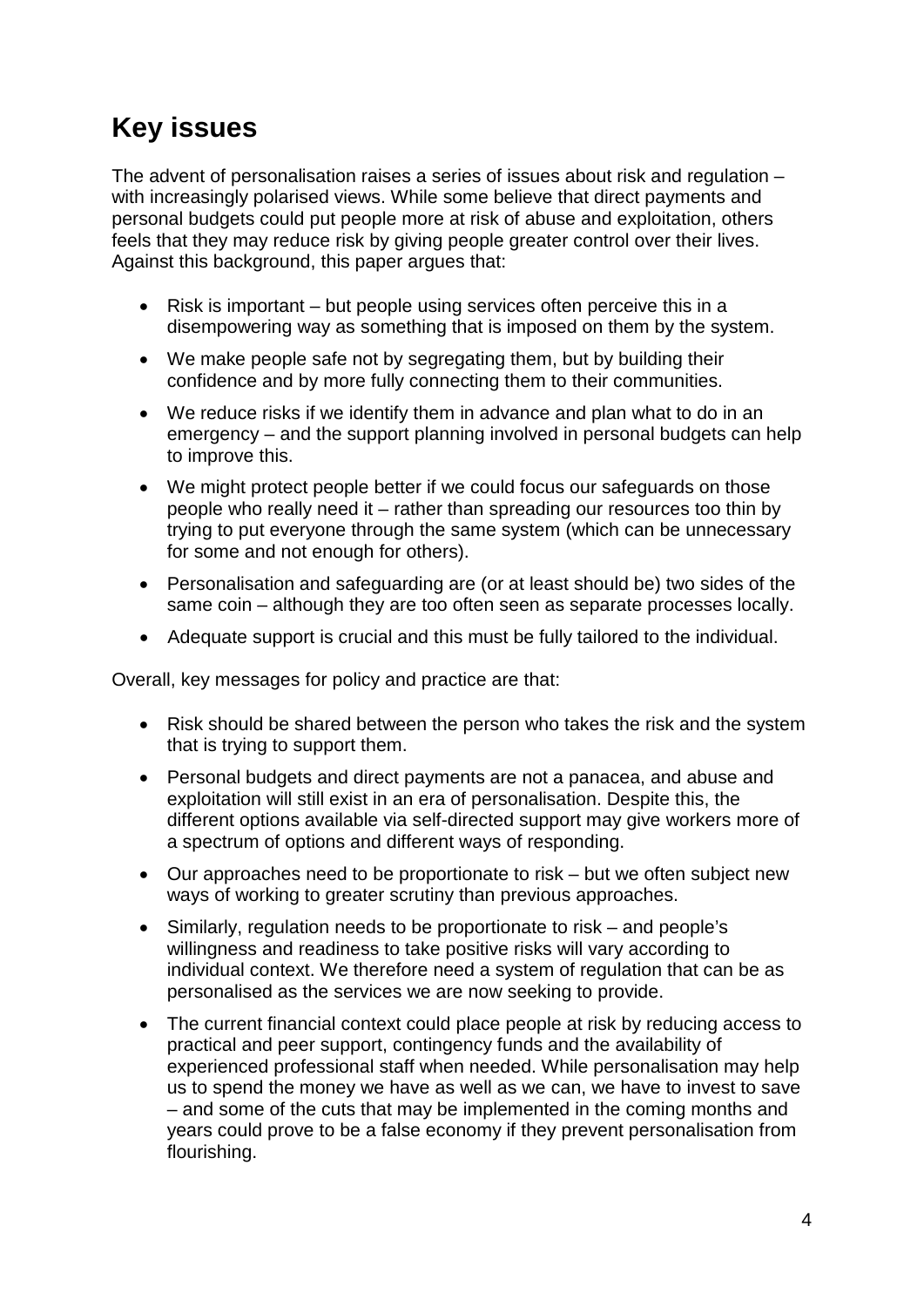• The biggest risk in the current financial and policy context is that we scrutinise and regulate personalisation to death, paying lip service to it but killing any scope for genuine creativity and gradually allowing the old system to recreate itself under the new language. This seems the worst of all worlds and something to be actively avoided.

The paper concludes with brief thoughts as to the implications of this for the work of the Joseph Rowntree Foundation (JRF).

# **Background**

In the early twenty-first century, elements of the welfare state are in the middle of a 'transformation' process based on the concepts of personalisation and self-directed support. Beginning in adult social care, these approaches seek to recast users of state welfare away from being passive recipients of pre-purchased services towards a situation where they are active citizens with a right to control and shape their own support. Variously described as a form of 'co-production' or in terms of individuals becoming the 'micro-commissioners' of their own support, this has been seen as a shift away from a 'professional gift model' towards a citizenship-based approach, arguably more in keeping with other aspects of our lives (see figures 1 and 2).



**Figure 1** Professional gift model (from the work of Simon Duffy)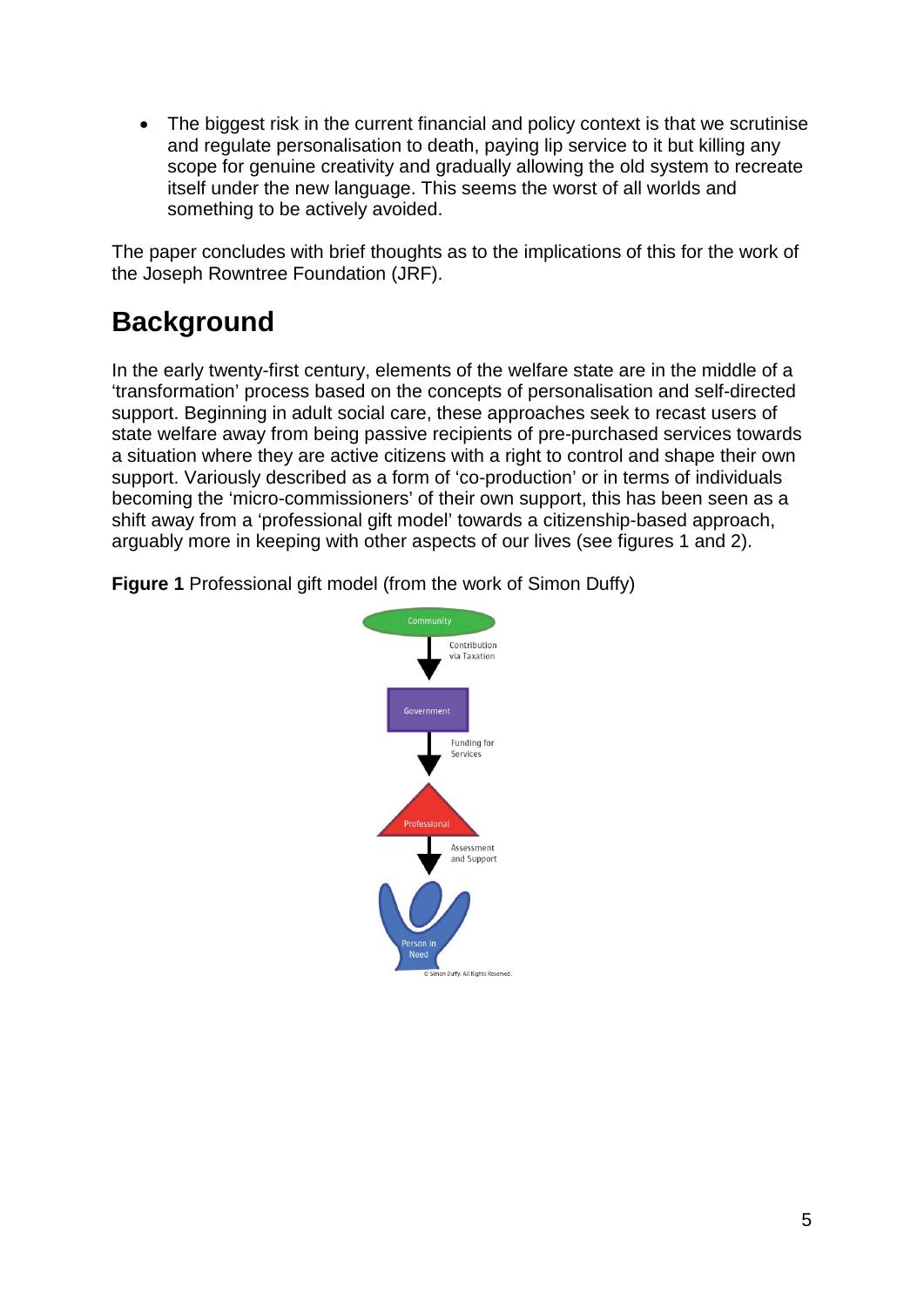

#### Figure 2 Citizenship model (from the work of Simon Duffy)

Central to this agenda to date has been the concept of direct payments (pioneered by disabled people's organisations and developing in the UK from the mid-1980s onwards) and personal budgets (developed from 2003 onwards by a national social innovation network known as In Control). Beginning with 60 people in six local authority pilots in late 2003, there are now more than 250,000 people receiving a personal budget. The previous government stated that *all adult social care* will be delivered by this mechanism in future. This has since been reiterated by the Coalition Government, with a clear message that direct payments should be the preferred option (albeit that there is still a long way to go before this becomes the reality).

Although starting in adult social care, this approach is now being piloted in children's services and in health care, with several leading think tanks and commentators exploring scope to extend to other areas of state welfare (such as the tax and benefits system, housing, education, rehabilitation for ex-offenders, substance misuse services and support for young people not in education, employment or training). Given some of the very significant policy and financial changes taking place, it is possible that personalisation could become more of a key organising feature for the welfare state more generally, providing more of an overarching narrative about what public services are about and how they work. Although personalisation is a broad concept, this paper focuses in more detail on the direct payments/personal budgets end of the spectrum, as these are the areas that seem to evoke most debate around risk and regulation.

### **Rights, responsibilities, risk and regulation – an introduction**

Against this background, a key debate among independent living campaigners, social workers, academics and policy commentators has been about risk and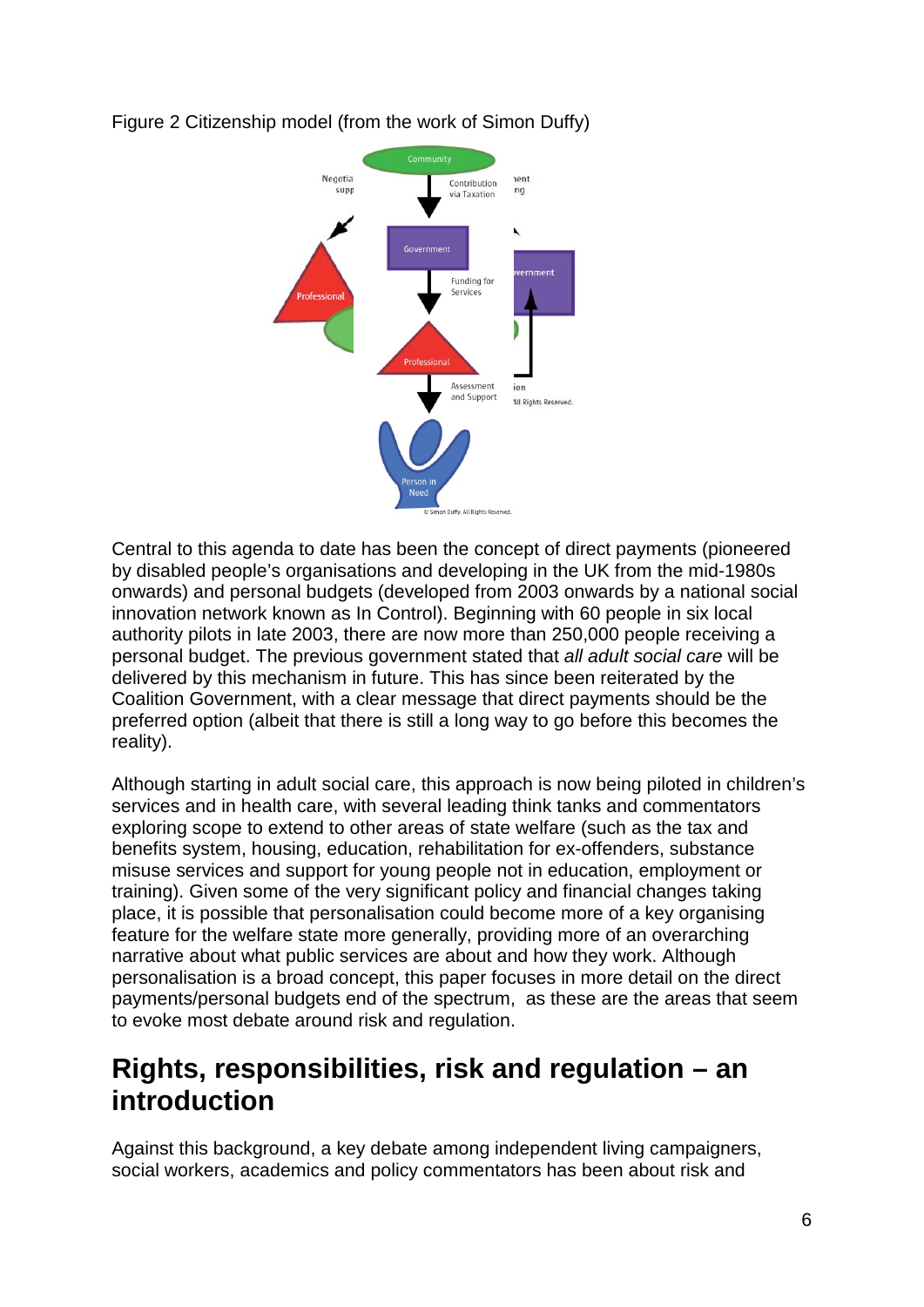regulation. Will personalisation and self-directed support make people safer by putting them more in control of their services and hence their lives, or make them more vulnerable to abuse, exploitation and poor care by fragmenting the current system, dismantling current safeguards and leaving people to sink or swim by themselves? Should we regulate new approaches so as to reduce risk, or should we support people to take their own decisions about the level of risk they do (or don't) want to take? Commissioned by the Joseph Rowntree Foundation as part of a broader series of papers on 'rights, responsibilities, risk and regulation' in adult social care, this paper focuses on these issues in light of the very rapid and potentially fundamental changes taking place as part of the personalisation agenda. Unlike more traditional research papers, the current contribution is written very much from a personal perspective and is based on experiences of working and debating key issues with service users, practitioners, managers, policy-makers and academic colleagues. It thus draws on the kind of questions these groups ask when in private and/or the instinctive reactions they have to different aspects of the current agenda, as well as on my experience training as a social worker. Designed as a think piece to stimulate debate, the paper is therefore deliberately provocative in places, and sometimes has to caricature a much more complex and nuanced reality in order to raise key issues. Because of this approach, the paper is not referenced like a traditional academic article – although there is a brief guide to further resources at the end and specific sources are quoted when a particular statistic or quote is cited.

# **Polarised views**

From the beginning, the personalisation agenda seems to have divided a range of different people into two opposing camps, often at opposite ends of the spectrum. On the one hand, Oliver and Sapey (1999, pp.175) have described the advent of direct payments as holding out *'he potential for the most fundamental reorganisation of welfare for half a century'*, while Browning (2007, pp.3) has described the broader development of self-directed support as *'potentially the biggest change to the provision of social care in England in 60 years'.* In contrast, Ferguson's critique of the broader personalisation agenda argues that

*In its uncritical acceptance of the marketisation of social work and social care; in its neglect of poverty and inequality; in its flawed conception of the people who use social work services; in its potentially stigmatising view of welfare dependency; and in its potential for promoting, rather than challenging, the deprofessionalisation of social work, the philosophy of personalisation is not one that social workers should accept uncritically.* (Ferguson, 2007, pp.400– 401)

Although it is early days, views from the field seem equally divided. Thus, a survey of 500 social workers carried out for *The Guardian* suggests that 70 per cent feel that the *Putting People First* agenda will benefit both users and carers, with 59 per cent agreeing that this will have a positive impact on their own roles (Jackson, 2009). However, this contrasts strongly with regular articles in the trade press (see for example Samuel, 2008; Lombard, 2008a), which frequently convey a negative impression of current policy. An online survey of 600 social workers for *Community Care* magazine has also suggested that only 11 per cent view the plan to extend personalisation to all users as appropriate, with 96 per cent of local authority staff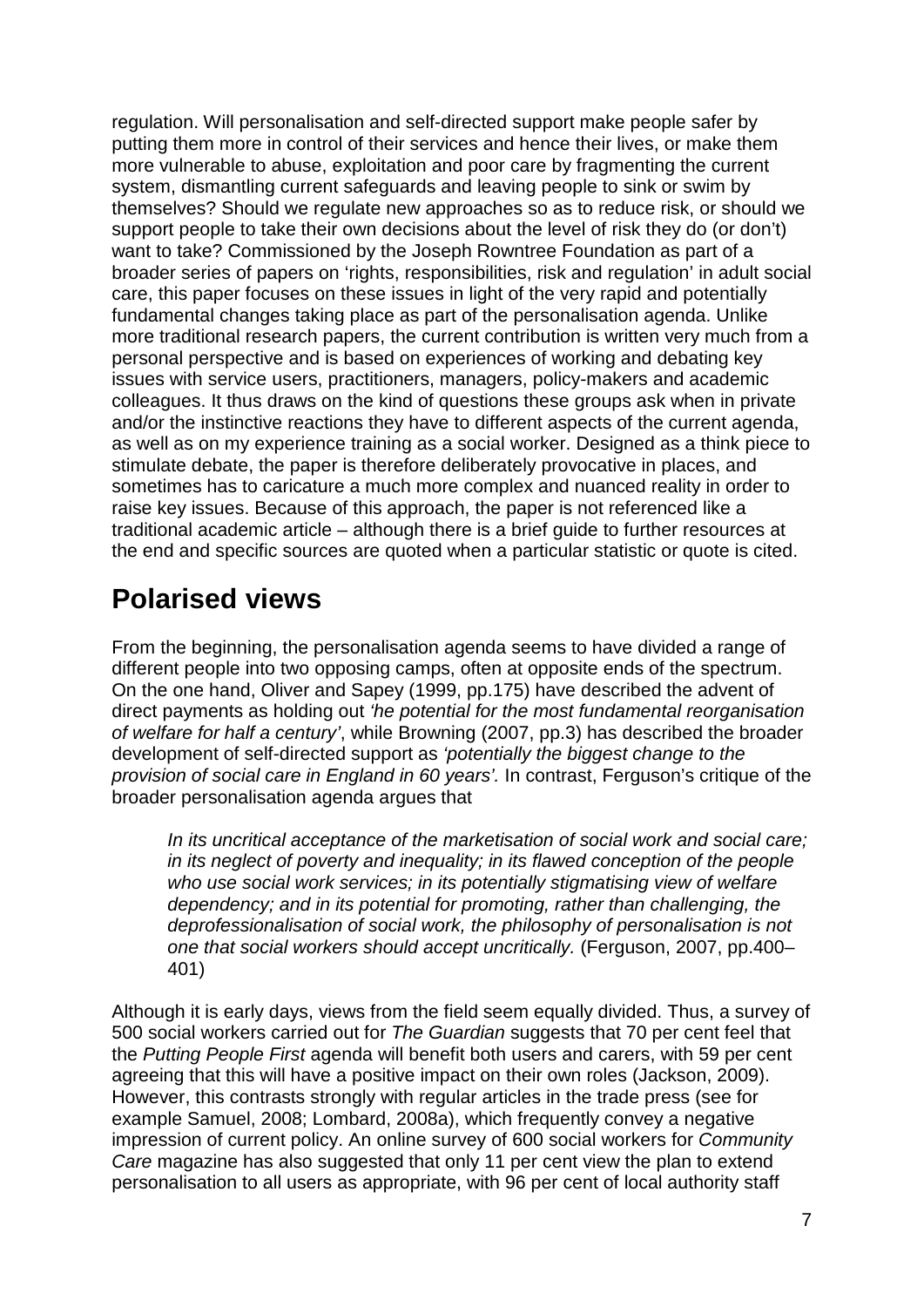feeling that it would make service users more vulnerable (Mickel, 2008, pp.28). There is also evidence of significant professional concerns about personal health budgets (NHS Confederation/National Mental Health Development Unit, 2011).

Although something of an oversimplification, some of the battle lines seem to have been drawn between direct payment/personal budget recipients and their allies on the one hand, and some social care professional bodies and broader public service trade unions on the other. There can also sometimes be disagreements between some service users and some carers, with each group potentially having different views about the balance between choice and protection.

Often, direct payment recipients emphasise the importance of choice and control, with disabled people having the right to design support of their choosing and employ personal assistants who they feel would be best for them. While they would want to be good employers and be safe, many direct payment recipients feel that the choice of support and of worker should ultimately be theirs, with a right to employ someone who is not 'registered' and/or has not had a Criminal Records Bureau check if this is the best way forward. An extreme but powerful example of this comes from an interview with the disability rights campaigner, Baroness Jane Campbell, talking about her driver:

*He'd served 16 years for armed robbery* – *I gave him his first job. Best driver I've ever had. Drove for the Richardsons [contemporaries of the Krays] – used to drive their getaway cars. Then I had him! Isn't that wonderful?* (Birkett, 2009)

In contrast, other commentators express concern that a lack of support might leave personal budget holders and direct payment recipients at risk of poor care, exploitation from family members and abuse from unscrupulous workers. Care staff may also be exposed to risk in isolated and non-regulated/unionised roles, as may local authorities if things go wrong. Of course, in practice there may be scope for a range of other approaches somewhere in between – people choosing to pool their direct payments to do something collective or micro-enterprises collectively owned by people using services and those working in them. However, such options often seem neglected in a debate that can quickly become polarised.

As an example of those passionate about the potentially liberating impact of direct payments and personal budgets, Simon Stevens (an independent disability trainer and consultant, and regular columnist in *Community Care* magazine) has argued that:

*My attempts to quell my feelings about trade unions have not been successful. After realising that a system in which personal assistants are paid by disabled micro-employers is likely to be the way forward, they appear to have decided to abandon rational debate. Instead, they are beginning to spread 'caveman-style' propaganda that disabled people are naturally bad employers who will disobey their legal duties and abuse their staff… This is an interesting opening standpoint in what is clearly going to be a long and bloody battle between the rights of service users and indeed their staff with the demands of an external self-appointed 'god', making judgements on highly*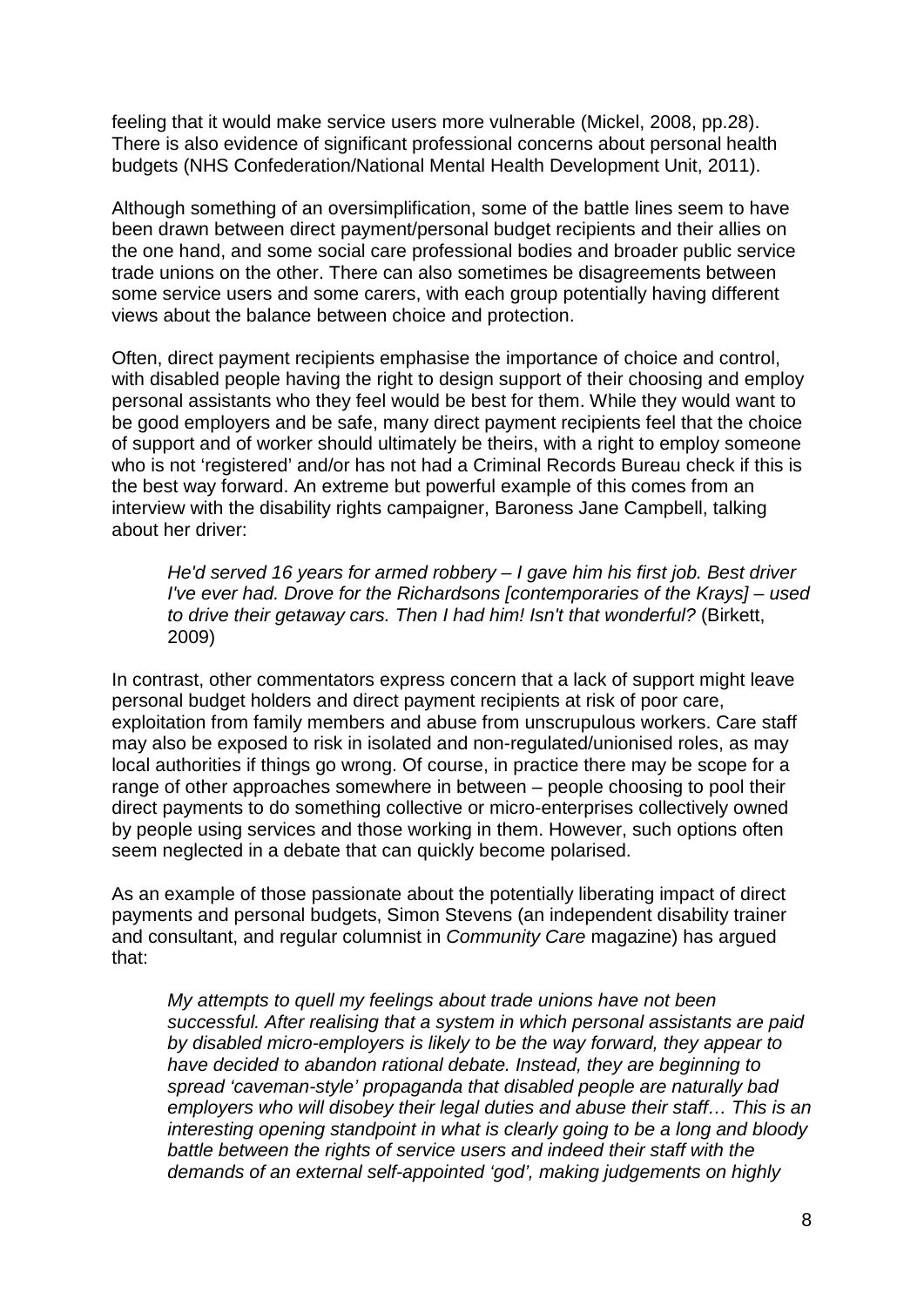*complex issues about which they have little understanding. I strongly believe that if my staff were forced to join a trade union, I would be better off dead.*  (Stevens, 2008).

Shortly afterwards, a Scottish study by Unison was presented in the trade press as being critical of the workforce implications of self-directed support:

*Personalised support schemes are breaching the employment rights of care assistants, Unison has warned. A Scottish study by the union found that some employees were failing to benefit from the minimum wage, statutory leave or maternity pay. Evidence from self-directed support schemes in Scotland showed care assistants hired by disabled people using personal budgets worked under conditions which broke employment law.* (Lombard, 2008b).

Leaving aside the detail of these two stances, the way in which both were reported (and the reaction they generated) is probably more important than the original column and research study; what this suggests is that finding common ground in a way that brings people needing support together with those who provide it can be difficult, and that the issues can quickly become polarised. Of course, whether or not this is a bad thing probably depends on your point of view. On the one hand, consensus often helps things happen and reduces barriers. At the same time, perhaps the current system is skewed too much towards its own ends and a significant transfer of power needs to take place, and so expecting to find a win-win situation might be naïve. This might be a key issue for JRF to explore further, as the answer to this dilemma may well imply a different approach to future work: trying to build consensus between different stakeholders requires different products and ways of working to helping to shift and redistribute power.

### **Balancing risk and safety – attitudes to human nature**

Having debated these issues with a number of different service user, practitioner, manager and policy audiences, my own views draw heavily on Duffy's (2005) hardhitting caricature of the current social care system and the potential of self-directed support to develop a more positive approach to managing risk (see Table 1).

| <b>Beliefs for social care</b>                                                                                   | <b>Beliefs for self-directed support</b>                                                                                                     |
|------------------------------------------------------------------------------------------------------------------|----------------------------------------------------------------------------------------------------------------------------------------------|
| Disabled people are vulnerable and<br>should be taken care of by trained<br>professionals                        | Every adult should be in control of<br>their life (including the risks they wish<br>to take/avoid), even if they need help<br>with decisions |
| Existing services suit people well -<br>the challenge is to assess people and<br>decide which service suits them | Everybody needs support that is<br>tailored to their situation to help them<br>sustain and build their place in the<br>community             |

|  | Table 1 Social care v self-directed support |  |
|--|---------------------------------------------|--|
|  |                                             |  |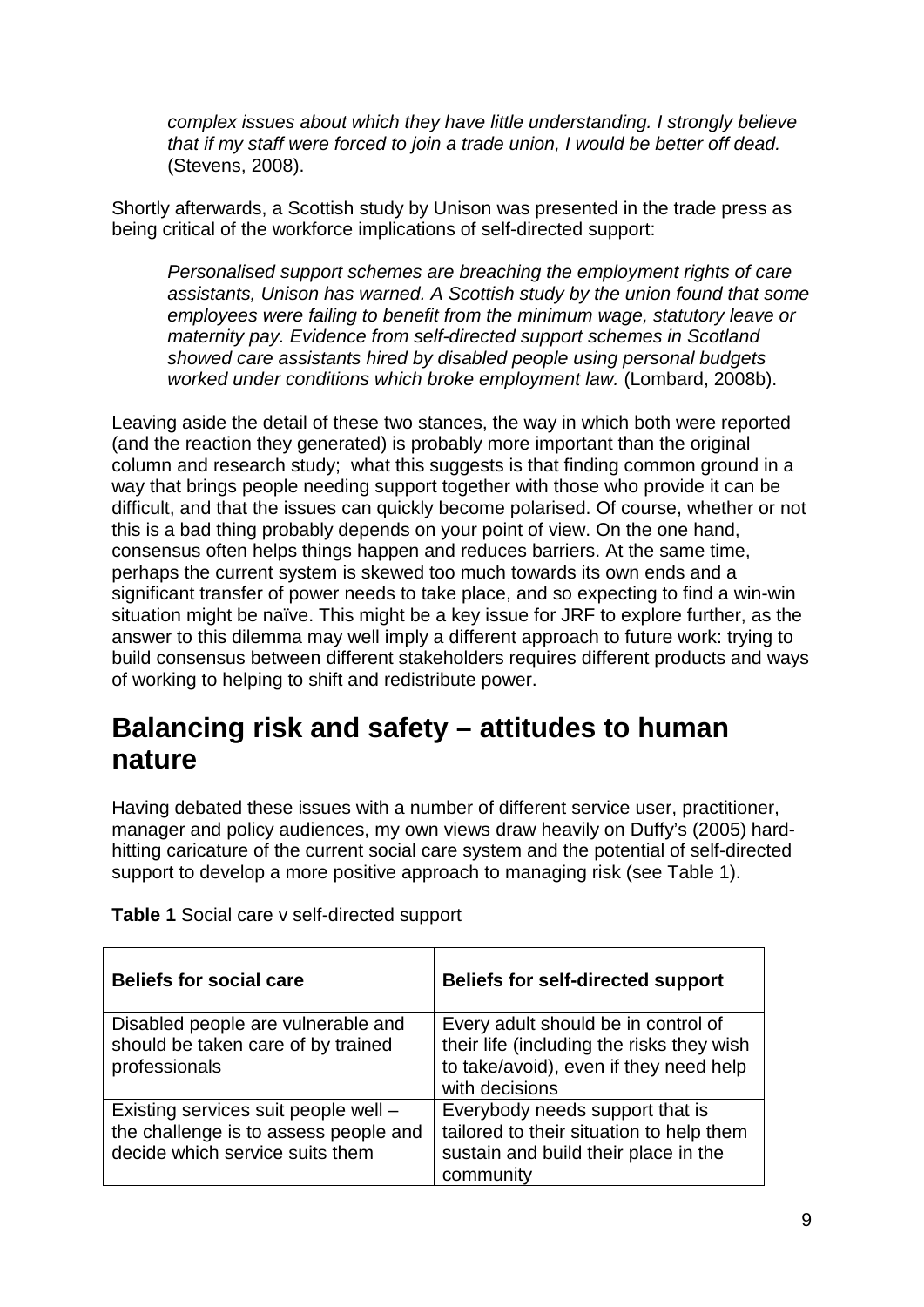| Money is not abused if it is controlled<br>by large organisations or statutory<br>authorities            | Money is most likely to be used well<br>when it is controlled by the person or<br>by people who really care about the<br>person |
|----------------------------------------------------------------------------------------------------------|---------------------------------------------------------------------------------------------------------------------------------|
| Family and friends are unreliable<br>allies for disabled people and should<br>be replaced by independent | Family and friends can be the most<br>important allies for disabled people<br>and make a positive contribution to               |
| professionals                                                                                            | their lives                                                                                                                     |

(Adapted from Duffy, 2005, pp.10)

Interestingly, much of the debate to date on personalisation has centred around how well the agenda might work in different user group settings – with doubts raised as to how appropriate these ways of working may be for older people in particular. My own view is that personalised approaches are crucial for all user groups, but that it may be necessary to work differently/harder in some areas, due mainly to the history and culture of some of these settings. What is crucial is that we try to tailor support to individual circumstances, and later sections of this paper argue that we should also adopt our approach to risk and regulation on an individual basis. While some older people may have a different approach to risk to some people of working age, we can still tailor support and regulation accordingly (and indeed shouldn't assume that older people will necessarily be any different from anyone else). In this way, the remainder of the paper talks about adult social care service users generically – taking it as read that a system of personalised care and support will tailor what it does fully to individual circumstances, preferences and situations.

# **Six key principles**

When I was training as a social worker, it felt as if the whole system had been designed on the assumption that most people were either untrustworthy or incapable or both (unless you could prove you weren't). It also assumed that people only had problems, not strengths. In contrast, personalisation and self-directed support assume that most people are either capable or trustworthy or both (unless there is clear evidence that they are not, in which case we can focus the skills of experienced social workers and our adult protection procedures on those people who really need them). It also assumes that people have assets, networks and a capacity for innovation that could lead to improved support and better outcomes. Although personal budgets are often seen as 'being about the money', the concept is underpinned by the notion of 'real wealth' (developed by Pippa Murray with help from Nic Crosby and Simon Duffy (see www.centreforwelfarereform.org/innovations/realwealth.html). This focuses not just on money but on *'what people really need in order to live good lives…: resilience, strengths, relationships, community and control'.*  Viewed from this angle, self-directed support turns the traditional system on its head and changes the underlying ethos of services and the current burden of proof. Were I practising now, I would want to work in a system that began with a more positive view of human nature and took necessary action in cases where there was an exception, rather than working in a system with a fundamentally negative view of human nature. I would want to build on people's strengths and contributions rather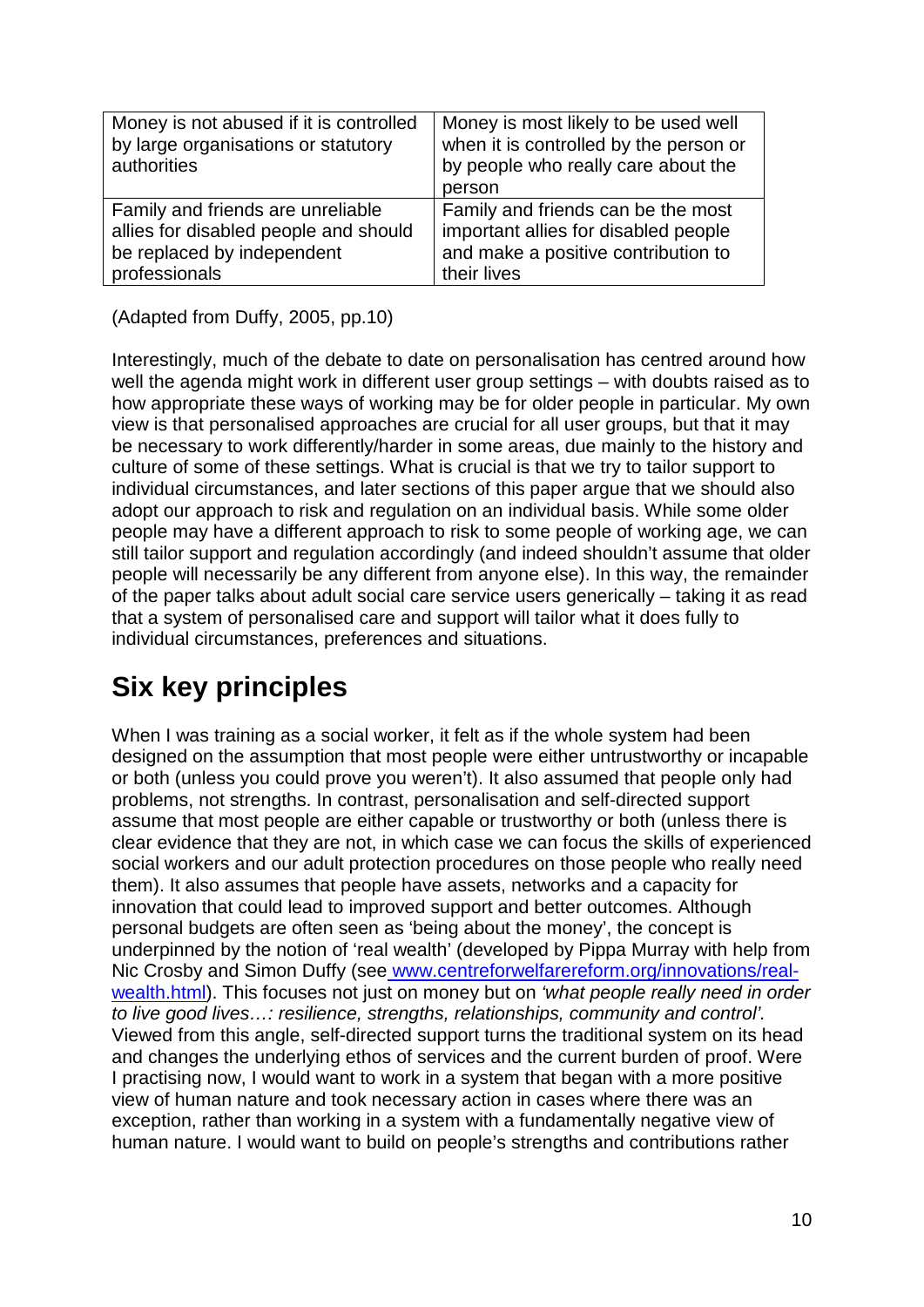than focus only on their problems, and I would want to try my best to promote 'real wealth'.

Over time, my own response to issues of risk and safety has come to be influenced by six key principles (see below). My own belief is that personalisation could help us to spend scarce public resources better than we do now, and that it could lead to a more meaningful and fulfilling relationship between people needing support and their personal assistants. As a result, the remainder of this paper focuses on risk and regulation in relation to potential harm to the individual rather than on the experience of staff or the use of public money (which are separate topics in their own right).

#### **1. Risk is important – but people using services often perceive this in a disempowering way as something that is imposed on them by the system**

Taking risks is an everyday part of life – and life without risks would be very dull indeed. While it is important to try to identify risks in advance and reduce the likelihood of them coming to pass, this cannot be an excuse for preventing people from having choice and control over their lives. Too many of the service users I meet see 'risk' as an excuse that practitioners use when they are telling service users they cannot do something – a justification for inaction or for the system not being prepared to back someone's chosen approach to their services and their life. This cannot be a healthy way of operating, and some form of shared risk between the person and the system seems necessary. Rather than being risk averse, we need to work in a way that enables positive risk-taking – and we need to support practitioners and the organisations that employ them to do this without fearing that we will come down on them like a ton of bricks if things go wrong.

#### **2. We make people safe not by segregating them, but by building their confidence and by more fully connecting them to their communities**

One of the lessons from the long-stay hospitals was that we do not keep people very safe by segregating them. Although this was often done in the name of keeping people safe from the risks that awaited them in the community, we know now that this had the opposite effect for some people, exposing them to poor care and abuse in isolated settings with no way of challenging what was happening to them. This may be an extreme example, but it shows what can happen behind closed doors when we remove people from their networks, their friends and their families. Although services have changed dramatically with the development of 'community care' and 'care closer to home', some of our domiciliary services still seem to segregate people in their own homes rather than connecting them more fully with their communities. In the words of one service user when I was training as a social worker, *'all they've done is transfer the asylum from the hospital to my front room'*  (personal communication). This is very similar to Simon Duffy's reflections on moving services out of hospitals and into community, that sometimes *'we'd taken the institution with us'* (Duffy, 2011, pp.7).

Although keeping people away from risk might seem like we are protecting people, my own view is that no system can reduce risk altogether. Ultimately we make people safer by connecting them to a wide range of other people, by making sure they are visible and present in local communities, and by building confidence and self-esteem. As a by-product, this might also help people feel more confident doing things that are not otherwise considered 'risky' when others (e.g. people not using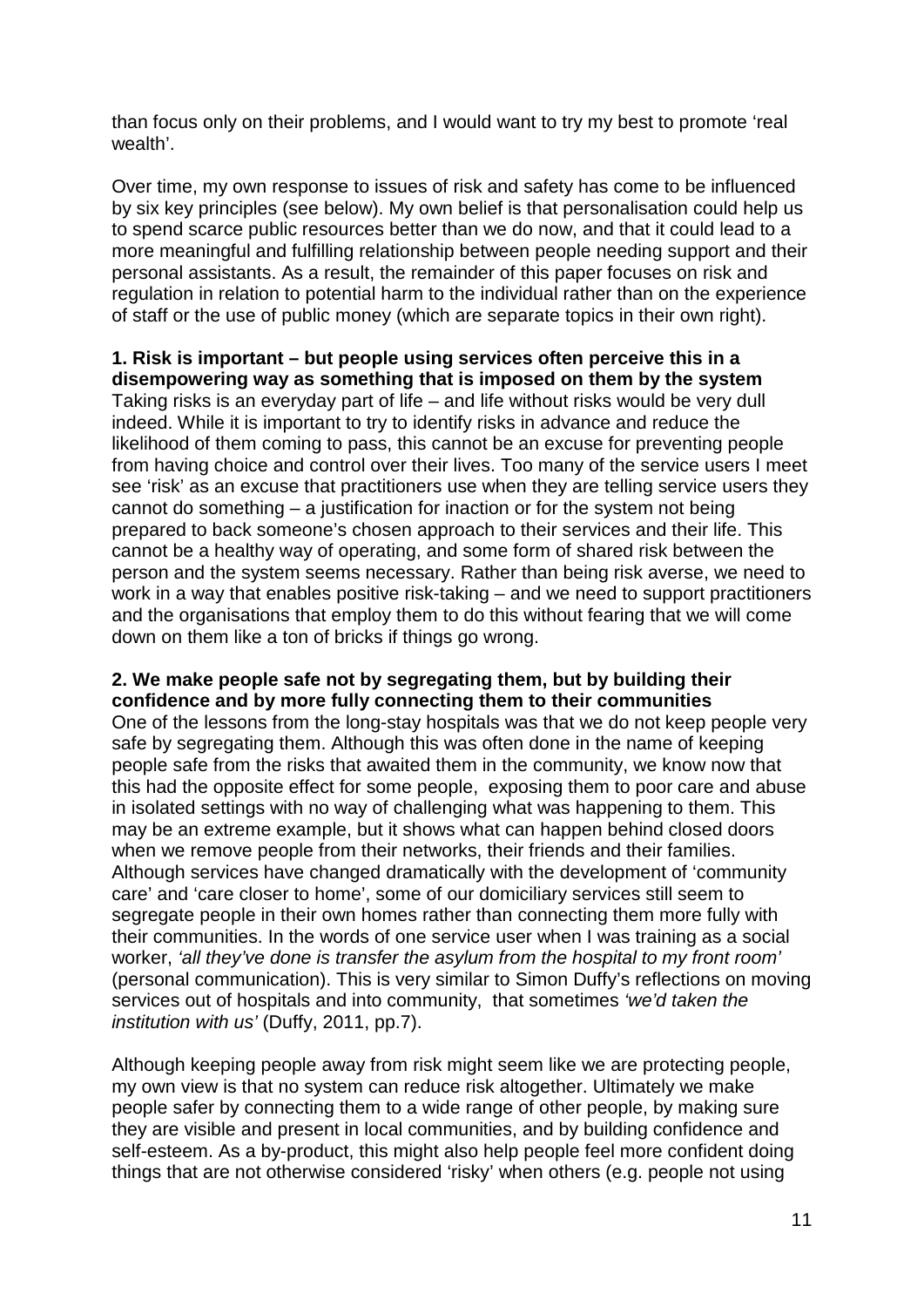social care) do them. Although this can apply to the big decisions in people's lives, it might also be true of small decisions too, and the broader psychology literature suggests that people who do best in life feel that they can control what happens to them. Those who do less well often feel that life has taught them that it doesn't matter what they do, as things just happen to you anyway (and after a while you give up trying).

While all this remains a personal view, it is interesting that direct payment recipients say that they have been a lot less abused and exploited (physically, financially and sexually) using direct payments and employing personal assistants than they were in previous directly provided services (IFF Research, 2008), and this may be because they feel more confident, more connected to their communities and more in control. I also wonder if some colleagues concerned about possible exploitation place too much faith in current processes and paperwork – contrasting an overly positive view of how we currently do things with an unnecessarily negative view of how a new system might work. They might also run the risk of confusing safeguarding and other procedures with keeping people safe – and these may be subtly different things on occasion. Just because we used a regulated care provider, for example, doesn't mean the resulting service will be safe (even if in theory it should be). While risk will always be with us, perhaps high-quality support planning (see below for further discussion) is a better, fuller and more proactive way of identifying and responding to risk than some of our current systems.

#### **3. We reduce risks if we identify them in advance and plan what to do in an emergency**

When I was training, I felt as if directly provided services did not protect people very well because they assumed that things would be broadly OK and did not plan what to do if something went wrong. The directly provided service was 'plan A', and if this didn't work there did not seem to be a 'plan B' (particularly if an urgent situation arose out-of-hours when there was no one available in an emergency). In contrast, the early direct payment packages I witnessed seemed much better at handling risk, because the system was so nervous about this new way of working that it made sure practitioners and disabled people sat down to anticipate possible risk, find ways to reduce it and put in place contingencies. Thus, direct payments and personal budgets may help people to plan more carefully than they might with directly provided services (where there is perhaps too much dependence on, and confidence placed in, 'the system').

At the time I was very struck by a story I read in an independent living magazine about a personal assistant who turned up late at night to hoist a disabled person into bed – but turned up drunk. Fellow social work students often saw this as evidence of direct payments exposing people to inappropriate levels of risk. However, I always felt that a local authority home carer could just as easily have turned up drunk – and there would probably have been nowhere for the disabled person to turn in an emergency. Because this was a direct payments package, the person had planned what to do in an emergency and could seek alternative support, even out-of-hours. They had also received helpful advice from the direct payments support service and were using an employment contract that enabled them to terminate the person's employment immediately. Many direct payment recipients would also have some sort of contingency fund that they could draw on in a crisis and/or to meet any extra costs while they were seeking more staff and rethinking their support – and this seems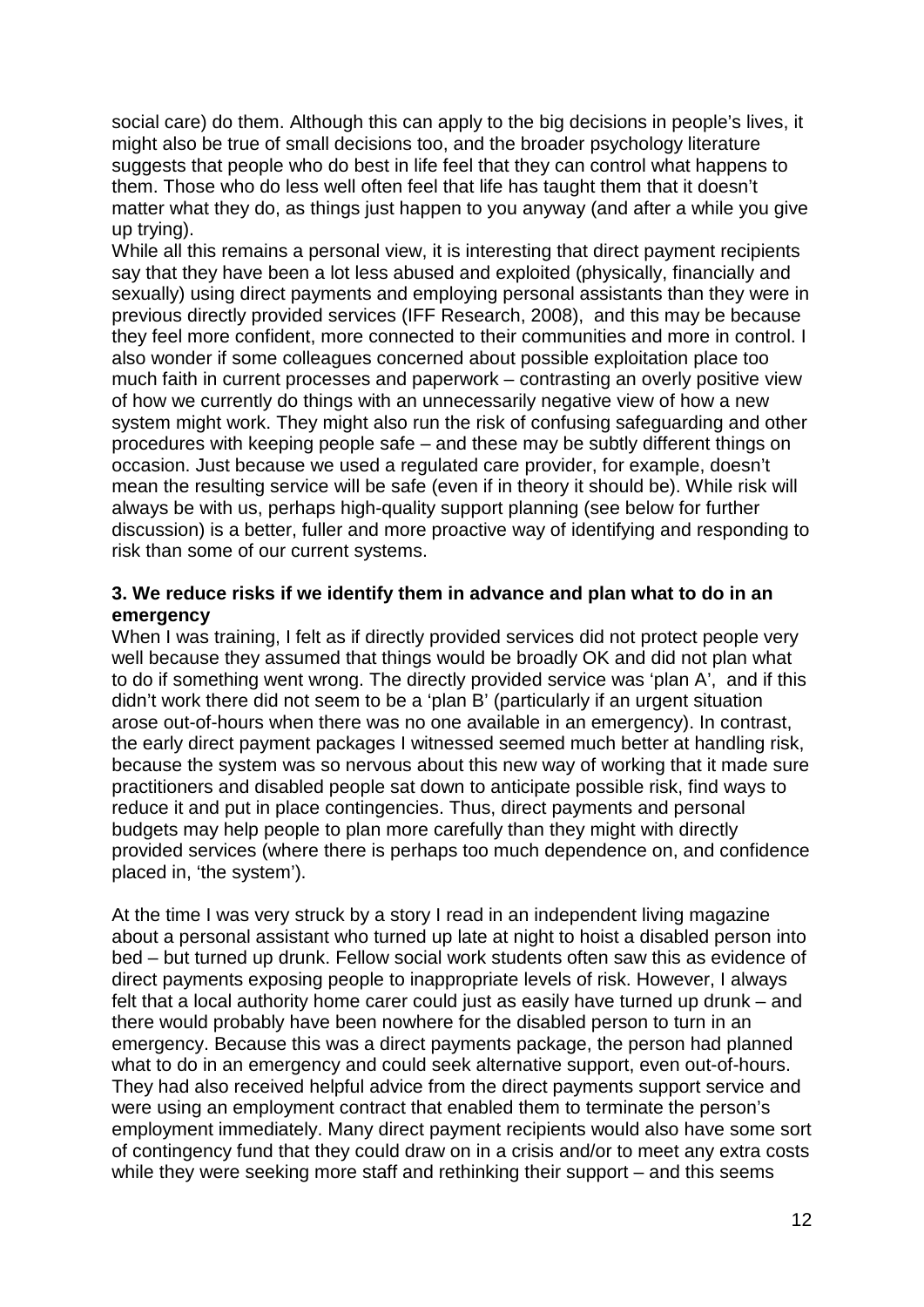crucial if the experience of direct payments is to be a positive one (especially for people with fluctuating conditions). Receiving a direct payment and being an employer may also have increased the person's confidence so that they felt better able to deal with a difficult situation than if the home carer had been employed by the local authority or a private agency. Ironically, therefore, this person felt safer to me with a direct payment than with a direct service, even though my peers were using this case as a reason for arguing that direct payments were too risky.

#### **4. We might protect people better if we could focus our safeguards on those people who really need it**

Although keeping people safe is crucial, I sometimes wonder if we spread our resources too thinly and sometimes do not keep people safe enough as a result. When I was a social work student, the care management process for older people in particular could feel like a conveyor belt – getting people in, giving them a package and getting them out again as quickly as possible. For some people, our systems seemed far too intrusive and disproportionate to the level of risk. For others, it did not feel as if we had enough capacity to provide the in-depth support that people seemed to need. Rather than treating everyone the same, personalisation might free us up to offer relatively minimal support to those who do not need much from us and can manage well by themselves, while at the same time focusing the time and energy of skilled workers on those people who really need it. This will depend on the individuals involved, but might include situations where people are assessed as lacking mental capacity, where people do not have natural supports and networks or where there are concerns about potential abuse and exploitation. If we could get this right, we might be able to protect people more by tailoring our support and our safeguarding for those who really need it – and we might also use the skills of experienced practitioners much better in the process. Crucially, we might also manage risk better if we know people well and spend time getting to know them – what they care about, what their life is like, what matters most to them. Managing risk without much context (as we often do now) is likely to be less effective.

#### **5. Personalisation and safeguarding are (or at least should be) two sides of the same coin**

In some authorities, there seems to be a personalisation lead encouraging people to take positive risks and a safeguarding lead encouraging people to be risk averse. Of course, this is a massive oversimplification, and it need not be like this at all. For me, personalisation and safeguarding are two sides of the same coin and need to be thought of and worked with together. This is about identifying the needs that the state feels it is legitimate to meet and the funding available, then supporting people to make choices and be creative about how these needs could best be met. By definition, this will be different for all of us, depending on our personal circumstances, prior experiences and relationships. For some people there will be significant risks to consider – and this could include a risk of exploitation from family members or other people from the local community. However, as suggested above, personalisation can free us up to engage in high-quality support planning for those who need it (and many may want to do this themselves or with friends and family). In this way, we could personalise *and* safeguard at the same time, rather than having separate systems and treating these as discrete tasks. My own view is that separating out these two agendas sets workers up to fail and frustrates service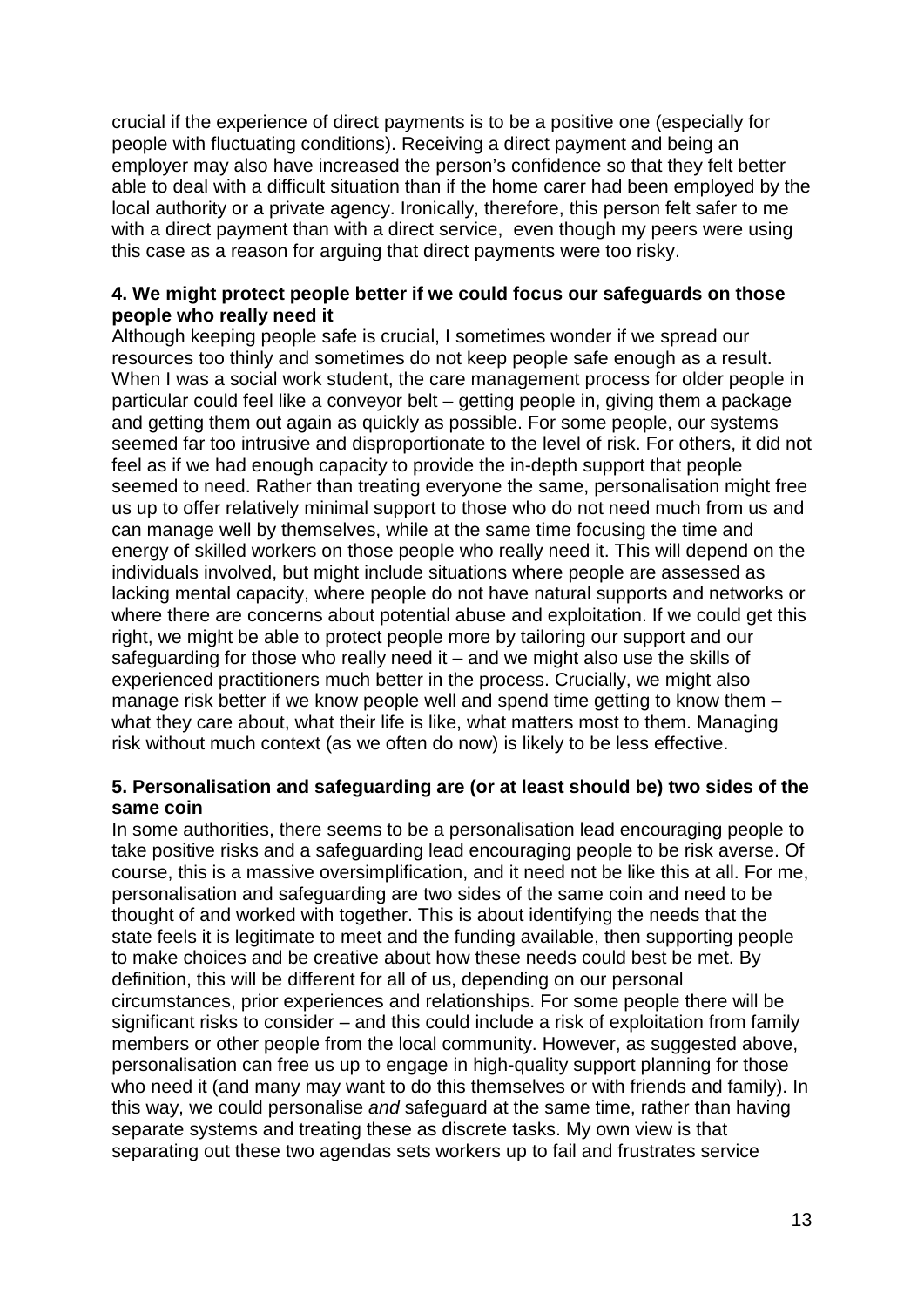users, and we have to be more imaginative and creative about how we conceive of and handle risk going forward.

#### **6. We set people up to fail if they don't have enough support**

Underpinning all the issues raised in this discussion paper is a belief that giving people choice without sufficient support merely sets them up to fail (and massively increases risk). Thus, the assumption throughout is that people need meaningful support to think through and exercise choice, and that this support needs to be just as tailored to their needs and individual circumstances as their subsequent 'services'. In many ways, personalisation is a journey for the person, the worker and the system, as we tentatively begin to ask more critical questions of how things currently are, start to think about what we want our lives to be like, begin to explore new ways of doing things and learn as we go. It often involves small steps as we gradually build our confidence, try things out, learn from what works and what does not work, make mistakes, grow and start to dare to believe that things could be different in future. For some user groups in particular this is even more challenging due to a history of low expectations (for example, in older people's services), a particular approach to risk (for example, in mental health services) or because they do not understand how current services work (and thinking how something could be different is difficult if you do not really understand how it works at present). All this takes time and it requires support – both practical support, but also peer support (to help share lessons that others in a similar situation have learnt informally and to provide positive role models to others). Throughout the development of direct payments, the evidence suggests that centres for independent living can be a crucial form of support for many people, and local authorities need user-led organisations locally to help with this agenda and to act as a critical friend to the system, challenging it constructively to do better. However, different people may well want different types of support, so there needs to be a range of options available. Certainly, personalising services but block-purchasing support seems ironic to say the least. Whatever the exact menu looks like locally, personalisation can be a way to improve safeguarding and can enable positive risk-taking – but only with adequate and tailored support. Whether or not this will be available in practice at a time of significant financial challenge remains to be seen, and this will be crucial to the rollout of personal budgets and the impact they have.

### **Implications for policy, practice and regulation**

The advent of direct payments, personal budgets and self-directed support raises crucial questions about risk and regulation. This involves some genuine dilemmas, and there seem few easy answers to unite a group of different stakeholders with increasingly polarised views. However, future policy and practice need to engage with at least seven key issues:

• Risk should be shared between the person who takes the risk and the system that is trying to support them. This has probably always been the case and in many ways the personalisation agenda simply makes this more explicit, shifting the balance of power and making genuine risk sharing more likely in future.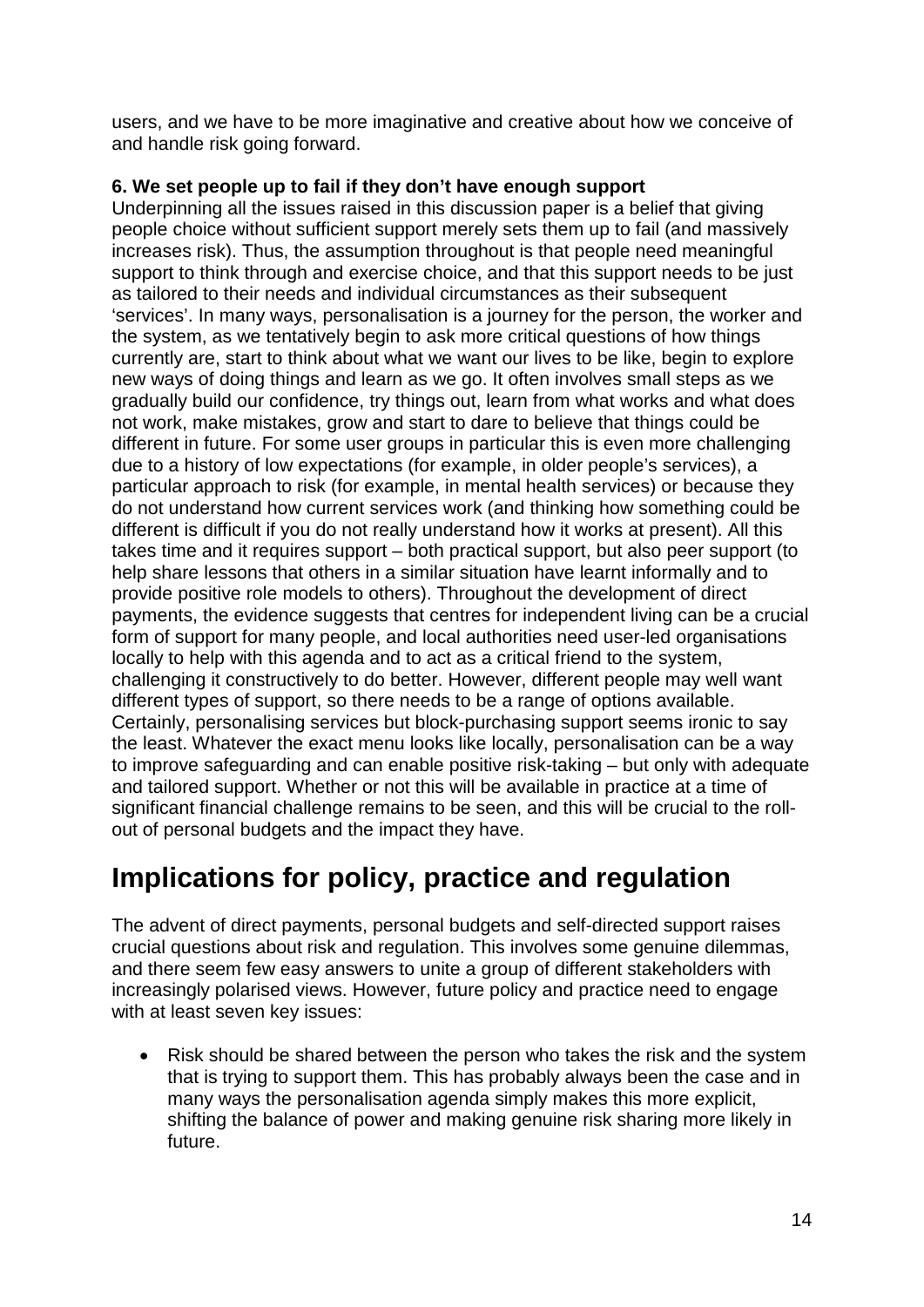- Personalisation is not a panacea. Managing and reducing risk involves a careful consideration of potential risks, discussion about possible options and significant problem-solving, creativity and imagination. It also involves balancing potentially competing perspectives and requirements, and making trade-offs. Personalisation does not change this in the slightest, and this will continue to be a complex and nuanced activity requiring significant skill, experience and a willingness to work in partnership.
- Despite this, the different options available via self-directed support may give workers more of a spectrum of options. Under direct payments, the options were very 'all or nothing' – you either had the payment or you did not, you were in control or you were not. With personal budgets, a local authority could support someone to receive a direct payment. If enough support had been provided, if the level of the personal budget was correct and if there was significant evidence over time that the person's needs were not being met due to concerns about family abuse, then the local authority could use a different approach, still giving the person a clear sense of the amount of money available, but insisting that this is held by a third party (perhaps a social worker). This does not stop some families being abusive towards each other, but it does give the person and the worker a range of options as to how best to respond. Maintaining this flexibility will be crucial. In spite of the government's commitment to make direct payments the preferred option, which is an important statement of intent, it will depend on individual circumstances in practice.
- Our approaches and safeguards need to be proportionate to risk. At present, we probably spend a large amount of time and money on things where we have no evidence that they work (and maybe even on some things that we suspect actively do not work), and yet we subject new ways of working such as personalisation to much greater scrutiny than the previous system. This was captured neatly in a study by Henwood and Hudson (2007, pp.51), where an interviewee observed:

*We don't worry about all the money we waste on crap institutional provision, but yet we will worry about giving someone £20!*

- In a similar way, regulation needs to be proportionate to risk. For some things, it is important that workers are trained, skilled and experienced with appropriate codes of conduct, safeguards, peer support and lines of accountability. For other tasks and situations, these things might not matter at all. Similarly, different people vary significantly in their safeguarding needs (and it varies at different points in our life), perhaps depending on factors such as our wishes and preferences when it comes to risk-taking, mental capacity, mental health, availability of advocacy and support, informal networks and care setting. Rather than having a 'one-size-fits-all' system of regulation, we will need to find ways of being clear when certain safeguards are necessary and when these are simply not needed and only get in the way.
- Many of the approaches discussed in this paper access to practical and peer support, contingency funds and the availability of experienced professional staff when needed – could be undermined by the cuts that are currently being introduced. While personalisation *may* help us to spend the money we have as well as we can, we have to invest to save – and some of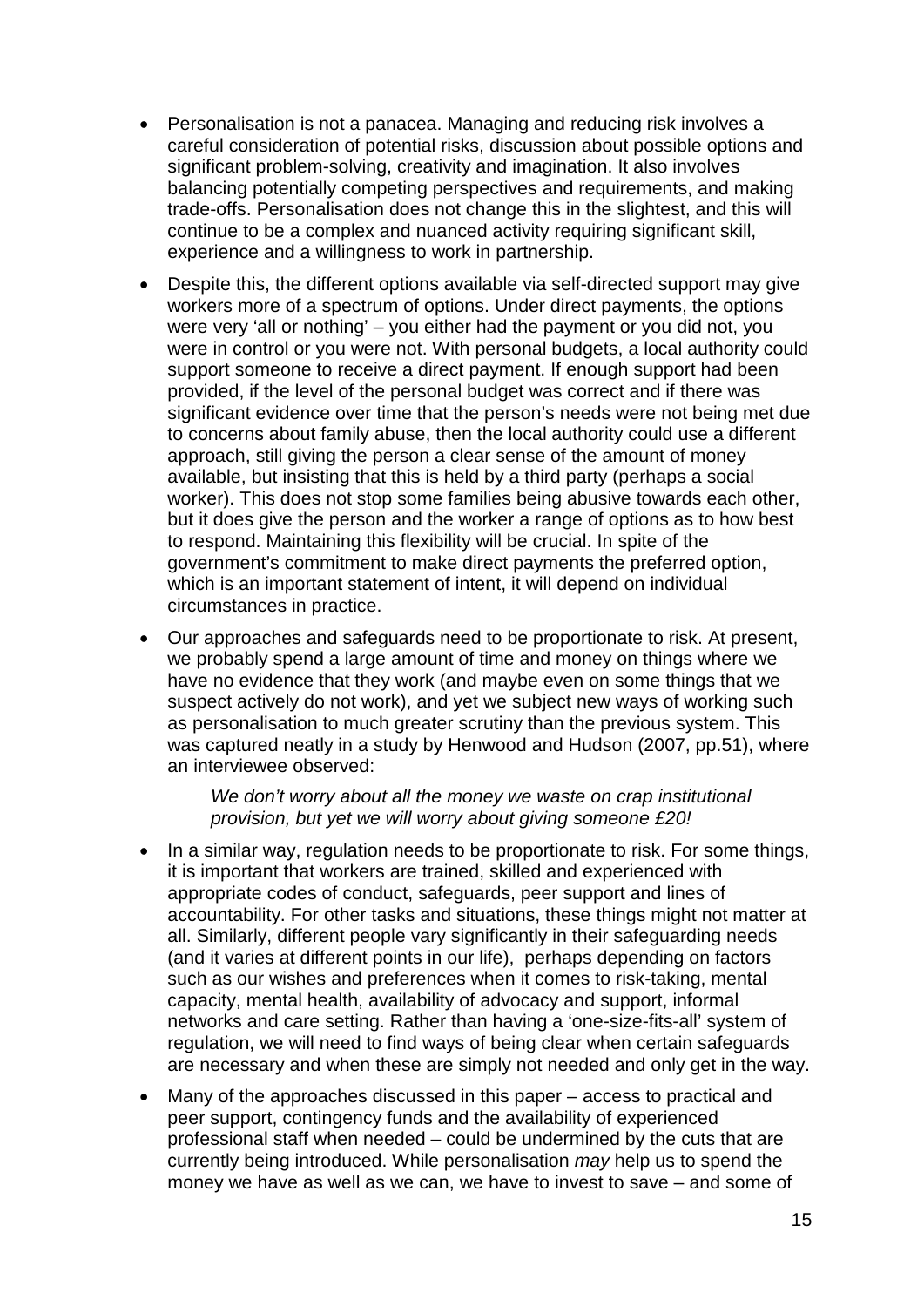the cuts that may be implemented in the coming months and years could prove to be a false economy if they prevent personalisation from flourishing.

• Last but not least, the biggest risk in the current financial and policy context is that we scrutinise and regulate personalisation to death, paying lip service to it but killing any scope for genuine creativity and gradually allowing the old system to recreate itself under the new language. This seems to be playing out differently in different parts of the country, but there is a risk that some of the 'risk enablement panels' that are being set up to support personal budget holders and staff to take positive risks, could actually become too slow and risk-averse – leading to a re-bureaucratisation of the system. With hindsight, this agenda was at its most vulnerable not when it was a series of small-scale local pilots, but when it became national policy and was rolled out rapidly across the board. The history of adult social care is littered with things that looked promising at pilot stage but that we killed stone dead in the implementation. The challenge in the current context will be to find ways of working with some very real issues about risk and regulation without allowing this to happen again.

## **Implications for the Joseph Rowntree Foundation**

In constructing a future work programme, the Joseph Rowntree Foundation could usefully consider:

- whether there is scope to build consensus between different stakeholders, or whether this is a topic where a redistribution of power is required and consensus won't be possible. Clearly this has implications for the ways in which future work might be conceived and designed.
- practical ways in which local authorities can bring together work around personalisation and safeguarding
- different options for delivering personalisation in between large economies of scale and individual approaches (for example, via user-led co-operative models)
- how best to design more personalised approaches to risk and regulation (including discussion with key stakeholders in adult social care as well as any international lessons or experience from other sectors)
- the impact of the current financial context on personalisation
- the implementation of personalisation and ways of avoiding the old system from recreating itself.

# **A guide to further reading**

#### **For background reading on the direct payments, personal budgets and selfdirected support, see:**

Carr, S. (2010) *Personalisation: A Rough Guide* (revised edition). London: Social Care Institute for Excellence.

Glasby, J. and Littlechild, R. (2009) *Direct Payments and Personal Budgets: Putting Personalisation into Practice* (2<sup>nd</sup> ed). Bristol: The Policy Press.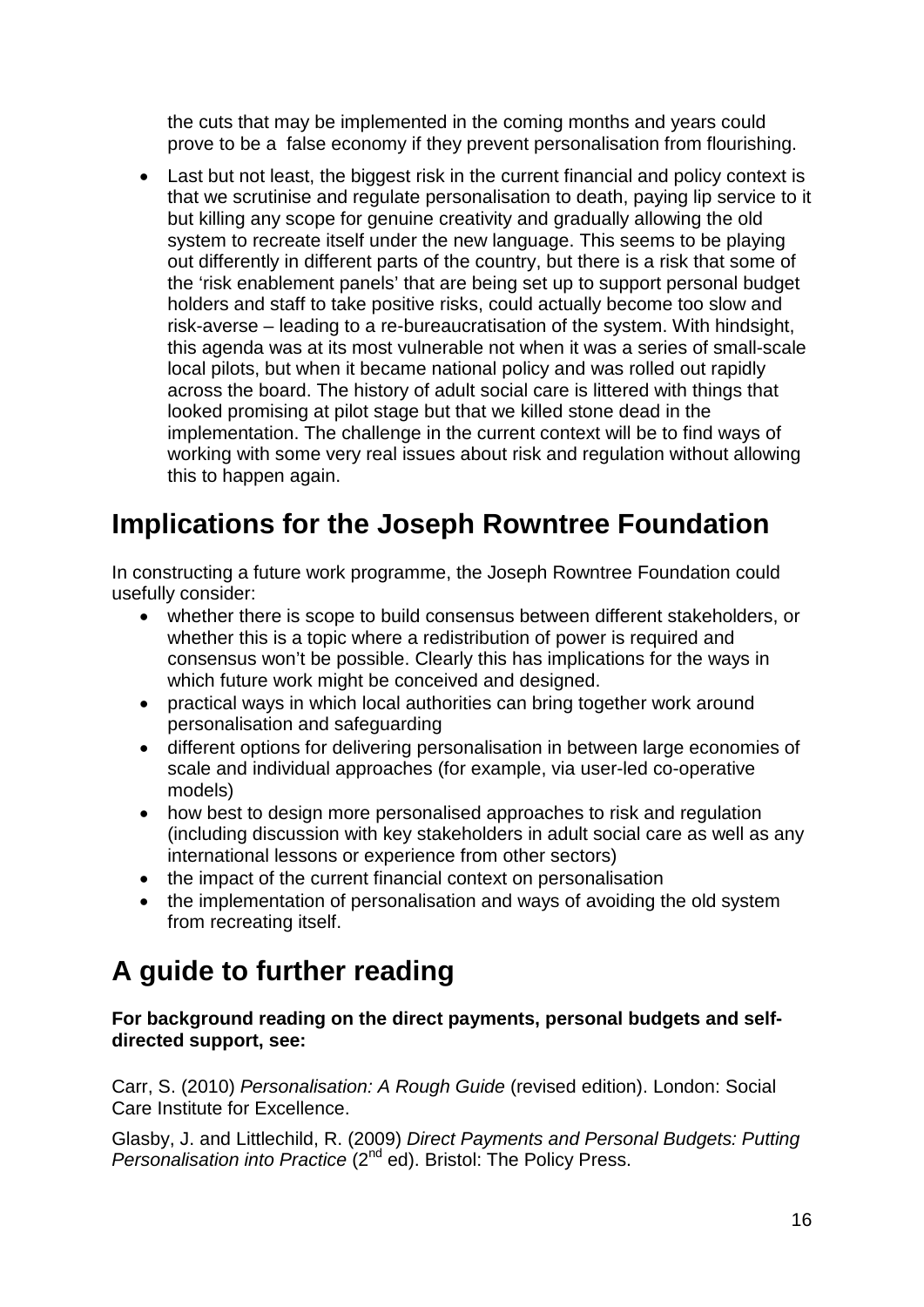Glendinning, C., Challis, D., Fernández, J., Jacobs, S., Jones, K., Knapp, M., Manthorpe,J., Moran, N., Netten, A., Stevens, M. and Wilberforce, M. (2008) *Evaluation of the Individual Budgets Pilot Programme*. York: Social Policy Research Unit.

Glendinning, C.*, Arksey, H.,* Jones, K., Moran, N., Netten, A., Rabiee, P. (2009) *The Individual Budgets Pilot Projects: Impact and Outcomes for Carers*. York: Social Policy Research Unit.

Hatton, C., Water, J., Duffy, S., Senker, J., Crosby, N., Poll, C., Tyson, A., O'Brien, J. and Towell, D. (2008) *A Report on In Control's Second Phase: Evaluation and Learning 2005-2007*. London: In Control Publications.

Needham, C. (2010) *Commissioning for Personalisation: From the Fringes to the Mainstream.* London: Public Management and Policy Association.

Needham, C. (2011) *Personalising Public Services: Understanding the Personalisation Narrative.* Bristol: The Policy Press.

Poll, C.*,* Duffy, S., Hatton, C., Sanderson, H. and Routledge, M. (2006) *A Report on In Control's First Phase, 2003-2005*. London: In Control Publications.

Tyson, A.*,* Brewis, R., Crosby, N., Hatton, C., Stansfield, J., Tomlinson, C., Waters, J. and Wood, A. (2010) *A Report on In Control's Third Phase: Evaluation and Learning, 2008-2009*. London: In Control Publications.

#### **For key policy documents, see:**

Department of Health (2010) *A Vision for Adult Social Care: Capable Communities and ActiveCitizens*. London: Department of Health.

Department of Health (2011) *Think Local, Act Personal*. London: Department of Health.

HM Government (2007) *Putting People First: A Shared Vision and Commitment to the Transformation of Adult Social Care*. London: HM Government.

Prime Minister's Strategy Unit (2005) *Improving the Life Chances of Disabled People*. London: Prime Minister's Strategy Unit.

#### **For more critical accounts in the broader literature, see:**

Ferguson, I. (2007) 'Increasing user choice or privatizing risk? The antinomies of personalisation', *British Journal of Social Work*, Vol. 37, pp. 387–403.

Rummery, K. (2006) 'Disabled citizens and social exclusion: the role of direct payments', *Policy and Politics*, Vol. 34, No. 4, pp. 633–650.

Scourfield, P. (2007) 'Social care and the modern citizen: client, consumer, service user, manager and entrepreneur', *British Journal of Social Work*, Vol. 37, pp. 107– 22.

Spandler, H. (2004) 'Friend or foe? Towards a critical assessment of direct payments', *Critical Social Policy*, Vol. 24, No 2, pp. 187–209.

#### **For specific material on personalisation and safeguarding/risk, see:**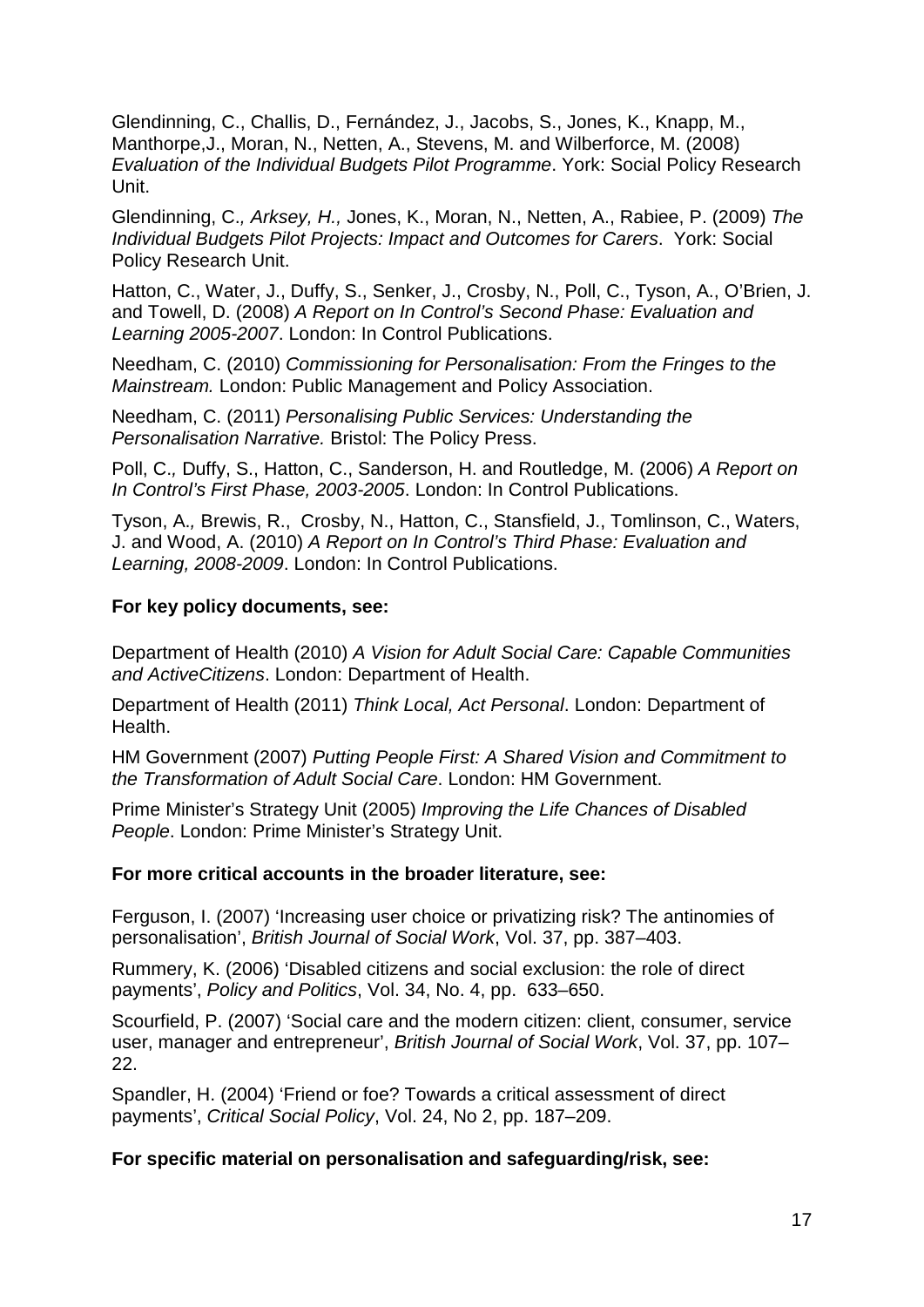Carr, S. (2010) *Enabling Risk, Ensuring Safety: Self-directed Support and Personal Budgets*. London: SCIE.

Department of Health (2010) *Practical Approaches to Safeguarding and Personalisation*. London: Department of Health.

Duffy, S. (2011) *Safety for Citizens: Personalisation and Safeguarding (draft working paper 2.0)*. Sheffield: Centre for Welfare Reform.

Littlechild, R., Glasby, J. *et al* (2011) 'Risk and Personalisation', in Kemshall, H and Wilkinson, B. (eds) *Good Practice in Assessing Risk: Current Knowledge, Issues and Approaches*. London: Jessica Kingsley.

Manthorpe, J. *et al* (2008) 'Safeguarding and system change: early perceptions of the implications for adult protection services of the English individual budgets pilots – a qualitative study', *British Journal of Social Work*, Vol. 39, pp.1465–1480.

Manthorpe, J. *et al* (2010) 'Individual budgets and adult safeguarding: parallel or converging tracks? Further findings from the evaluation of the individual budget pilots', *Journal of Social Work*, [online] available at:

<http://jsw.sagepub.com/content/early/2010/09/18/1468017310379452.abstract> (accessed 23 May 2011).

#### **Useful websites include:**

Centre for Welfare Reform: www.centreforwelfarereform.org

In Control: [www.in-control.org.uk](http://www.in-control.org.uk/)

National Centre for Independent Living: [www.ncil.org.uk](http://www.ncil.org.uk/)

Social Care Institute for Excellence: www.scie.org.uk

### **References**

Birkett, D. (2009 ' "I'm bossy. I'm ambitious. I love ideas. And I love life"', *The Guardian*, July 11. Available at: [www.guardian.co.uk/society/2009/jul/11/lady](http://www.guardian.co.uk/society/2009/jul/11/lady-campbell-disability-peer)[campbell-disability-peer](http://www.guardian.co.uk/society/2009/jul/11/lady-campbell-disability-peer) (accessed 23 May 2011.

Browning, D. (2007) *Evaluation of the Self-directed Support Network: A Review of Progress up to 31st March 2007.* London: Care Services Improvement Partnership.

Duffy, S. (2005) 'Will 'in Control' at last put people in charge of their lives?', *Community Living*, Vol. 18, No. 4, pp. 10–13.

Duffy, S. (2011) A Fair Society and the Limits of Personalisation. Sheffield: Centre for Welfare Reform.

Ferguson, I. (2007) 'Increasing user choice or privatizing risk? The antinomies of personalisation', *British Journal of Social Work*, Vol. 37, pp. 387–403.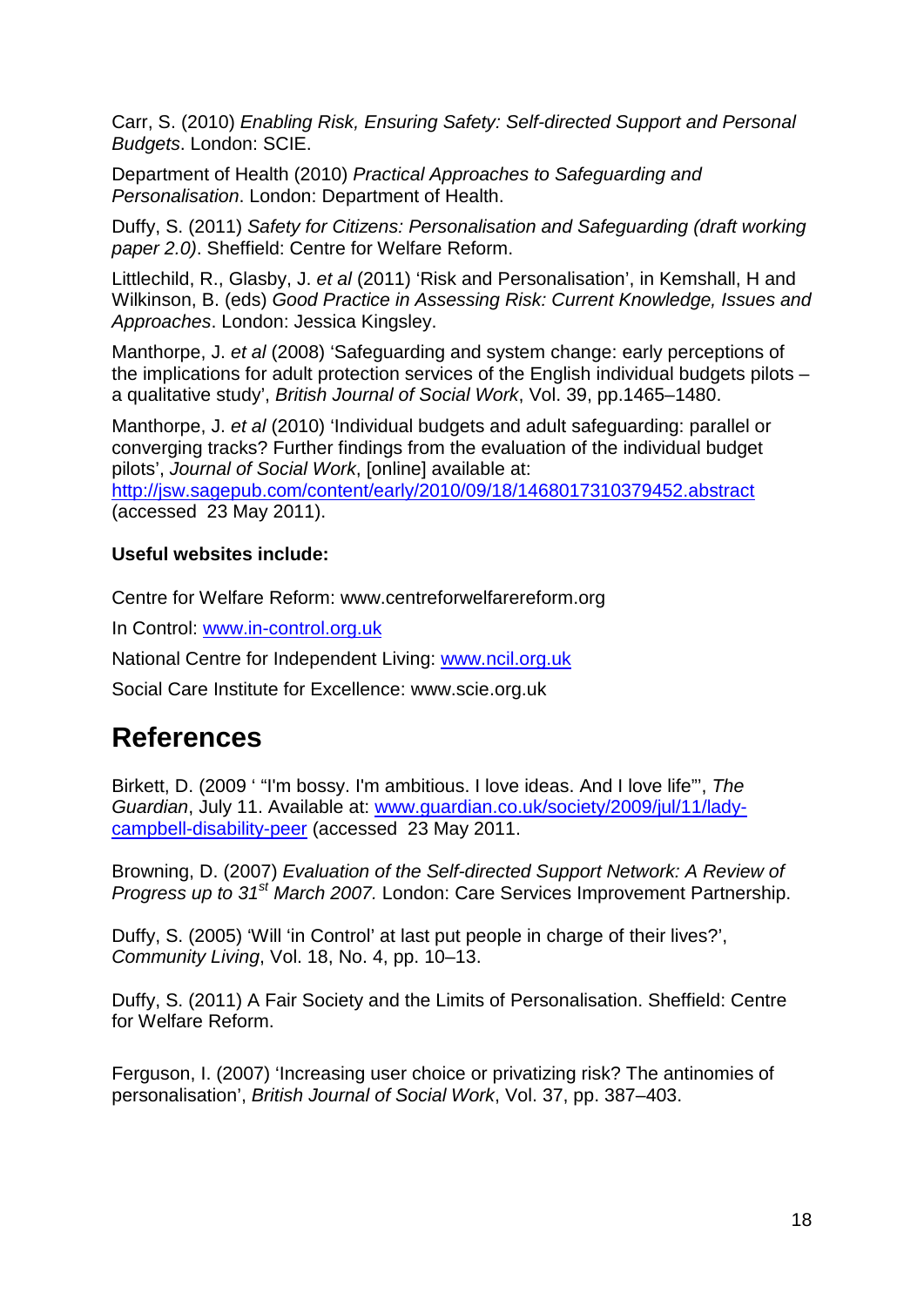Henwood, M. and Hudson, B. (2007) *Here to Stay? Self-directed Support: Aspiration and Implementation (A Review for the Department of Health)*. Heathencote: Melanie Henwood Associates.

IFF Research (2008) *Employment Aspects and Workforce Implications of Direct Payments.* London: IFF Research.

Jackson, L. (2009) 'The choice is yours', *The Guardian* Society, Social Care supplement , 28 January, pp. 2.

Lombard, D. (2008a) 'Self-directed care schemes in Scotland break employment law', *Community Care*, 17 June. Available at [www.communitycare.co.uk](http://www.communitycare.co.uk/) (accessed 24 June 2008).

Lombard, D. (2008b) 'Clients fail to run CRB checks on PAs', *Community Care,* 3 July, pp.7.

Mickel, A. (2008) 'What's the outlook for adult social care?' *Community Care*, 23 October, pp. 28-30.

NHS Confederation/National Mental Health Development Unit (2011) *Facing up to the Challenge of Personal Health Budgets: The View of Frontline Professionals.*  London: NHS Confederation/National Mental Health Development Unit.

Oliver, M. and Sapey, B. (1999) *Social Work with Disabled People* (2nd ed). Basingstoke: Macmillan.

Samuel, M. (2008) 'Rape warning over plan to extend direct payments', *Community Care*, 13 November, pp. 5.

Stevens, S. (2008) 'My problem with trade unions', *Community Care*, 2 June.

### **About the author**

Jon Glasby is Professor of Health and Social Care and Director of the Health Services Management Centre at the University of Birmingham. His background is as a qualified social worker. He is co-author (with Rosemary Littlechild) of *Direct Payments and Personal Budgets: Putting Personalisation into Practice* (The Policy Press, 2009). He has also been heavily involved in policy debates about extending personal budgets into health care, and in 2010 ran a national think tank around the potential of self-directed support to help create a 'Beveridge report for the twenty-first century'. This involved a series of policy papers on the implications of personalisation for children's services, health, criminal justice, communities and tax and benefits, published jointly between the University of Birmingham and the Centre for Welfare Reform (see

[www.hsmc.bham.ac.uk/work/personalisation\\_health\\_social\\_care.shtml\)](http://www.hsmc.bham.ac.uk/work/personalisation_health_social_care.shtml).